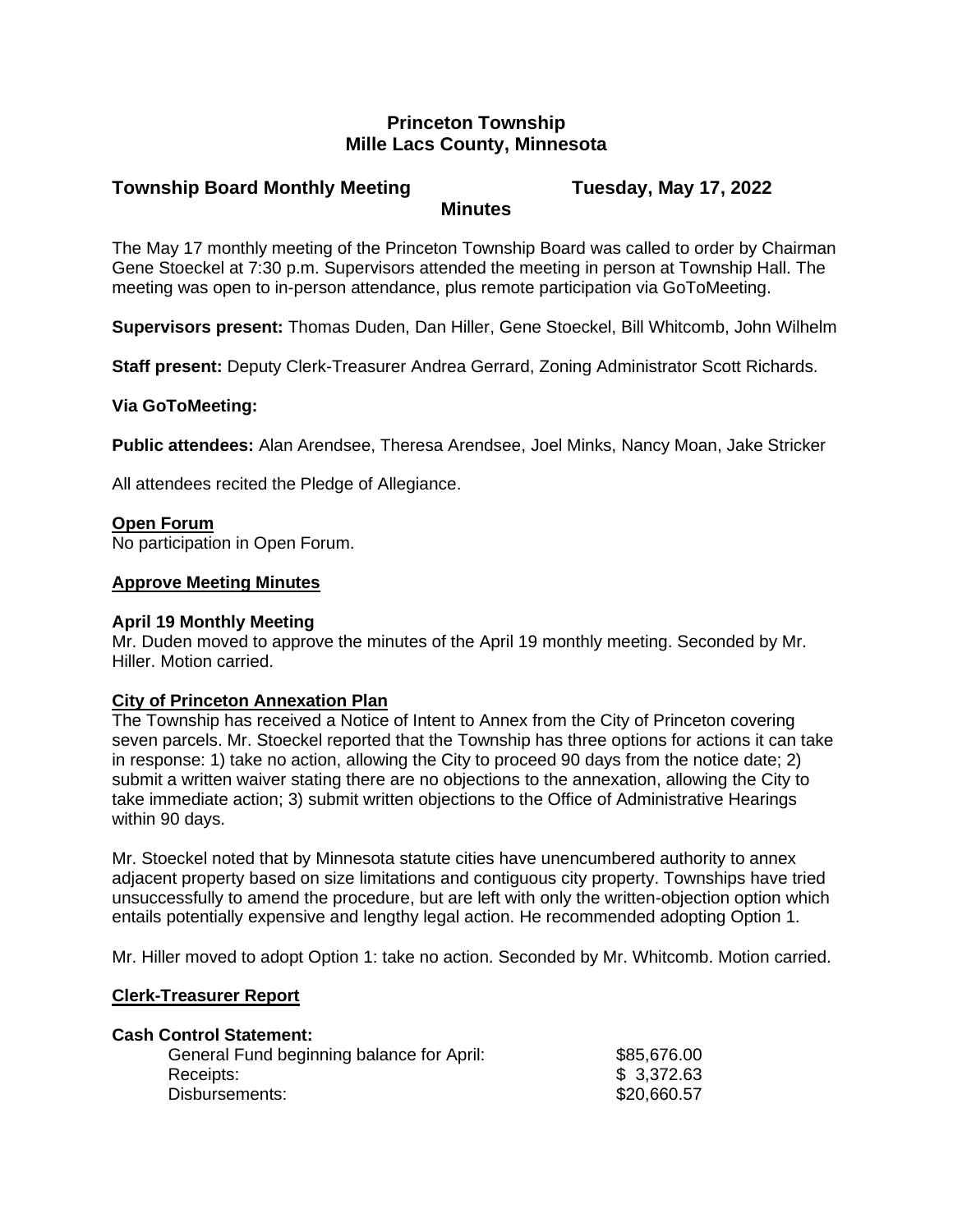| Ending balance:                                 | \$68,387.96  |
|-------------------------------------------------|--------------|
| Road & Bridge Fund beginning balance for April: | \$321,560.38 |
| Receipts:                                       | 0.00         |
| Disbursements:                                  | 4.567.19     |
| Ending balance:                                 | \$316,993.19 |

Members were confused by what they thought were discrepancies between the Cash Control Statement for April and the Schedule 1 (January 1 to date) Report. Clerk-Treasurer Dahl was not available to explain. They agreed to delay approval of the Cash Control Statement until the June meeting.

# **Payroll:**

April payroll: Gross: \$5,936.25 Net: \$4,858.81

Mr. Hiller moved to approve the April payroll. Seconded by Mr. Duden Motion carried.

# **Claims for Approval:**

Total claims through May 17: \$12,174.39

Noteworthy:

- MN Dept of Labor & Industry  $(Q3 2021)$  \$ 935.52
- First State Tire (Cleanup Day) \$1,155.50

Mr. Hiller moved to approve the claims list. Seconded by Mr. Duden Motion carried.

# **List of Election Judges**

The clerk presented the list of election judges for the August State Primary Election:

- Linda Boettcher
- Carol Carling
- Kris Halverson
- Connie Henchen
- Jackie Minks
- Joel Minks
- Nancy Moan
- Cindy Pohlkamp
- Cheryl Schimming

Mr. Duden moved to approve the list of election judges. Seconded by Mr. Wilhelm. Motion carried.

# **Zoning Administrator's Report**

# **Request by Alan and Theresa Arendsee for a Conditional Use Permit**

Zoning Administrator Richards presented the Arendsee application for a Conditional Use Permit to establish a dog kennel at 9795 18<sup>th</sup> Street/County Road 31. The property is zoned C/I-Commercial/Industrial. Permitted uses do not specifically include dogs, but do include other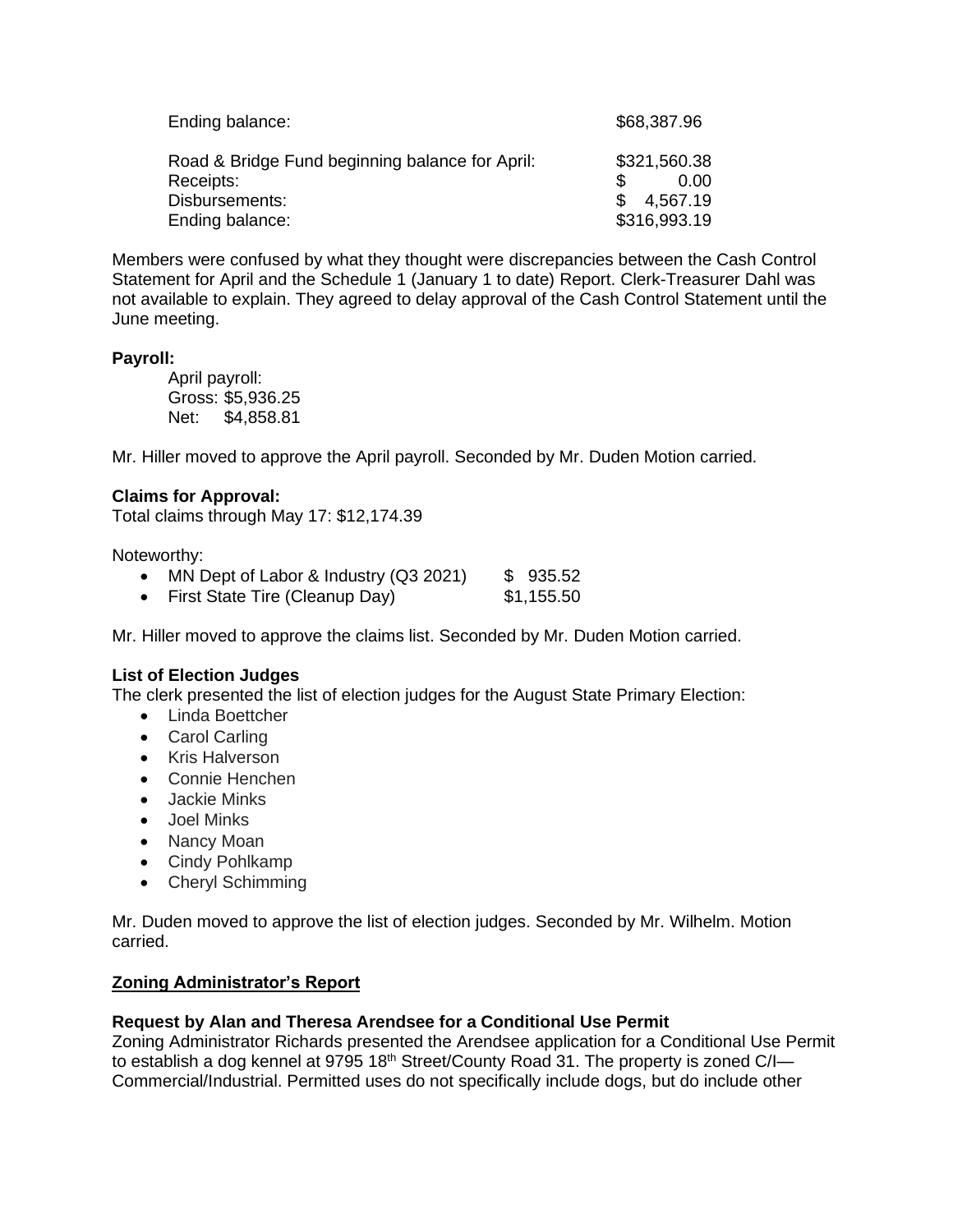forms of livestock. The parcel is part of a planned annexation by the City of Princeton. The City has agreed to honor the Conditional Use Permit after annexation.

At its special meeting on May 17, 2022, the Planning Commission held a public hearing on the application. After the public hearing the Planning Commission voted to recommend approval of Resolution 2022-7 granting the Conditional Use Permit with conditions specified in the Resolution, plus two additional conditions: 1) the applicants will live in the house and operate the kennel at the subject property; 2) the applicants are able to close on the purchase of the property.

Mr. Hiller moved to approve Resolution 2022-7 granting the application. Seconded by Mr. Duden. Mr. Stoeckel called the roll: Mr. Duden—Aye; Mr. Hiller—Aye; Mr. Stoeckel—Aye; Mr. Whitcomb—Aye; Mr. Wilhelm—Aye.

## **New Business**

### **Special Event permit and temporary liquor license for Darcy Rylander**

Darcy Rylander submitted event and liquor-license applications for the annual outdoor event conducted by Rum River Trail Association. Event dates: August 26 & 27, 2022; location: 3708 Baptist Church Road.

Mr. Duden moved to approve the special-event and temporary liquor license applications. Seconded by Mr. Hiller. Motion carried.

#### **Jake's Top Notch Tree Service**

Jake Stricker, owner of Jake's Top Notch Tree Service offered his services for tree-removal projects along Township roads. He described his equipment and the services he is able to offer. He will submit quotes for specific projects as the Board schedules them.

#### **Interested Officer Resolution—Eugene Stoeckel**

Mr. Stoeckel has offered to fill in on ditch maintenance tasks when additional help is needed to complete such jobs in a timely manner. His participation requires passage of an Interested Officer Resolution.

Mr. Duden moved to approve Resolution 2022-8 Authorizing a Contract with Eugene Stoeckel, as an Interested Officer, at the rate of \$25 per hour. Seconded by Mr. Whitcomb. Mr. Stoeckel called the roll:

Mr. Duden—Aye; Mr. Hiller—Aye; Mr. Stoeckel—Abstain; Mr. Whitcomb—Aye; Mr. Wilhelm— Aye.

## **Road Report**

### **50th Avenue Repairs**

Mr. Whitcomb called for a motion to request a quote from Independent Testing Technologies (ITT) and approve up to \$5,000 for soil compaction testing. Mr. Duden moved to approve. Seconded by Mr. Hiller. Motion carried.

Mr. Whitcomb called for a motion to approve purchasing four 30"x30" "ROUGH ROAD" signs to post along 50<sup>th</sup> Avenue after work is completed (approximately \$85 each), and on other roads where needed  $(40<sup>th</sup>$  St). Mr. Hiller moved to approve up to \$400 to purchase the signs. Seconded by Mr. Duden. Motion carried.